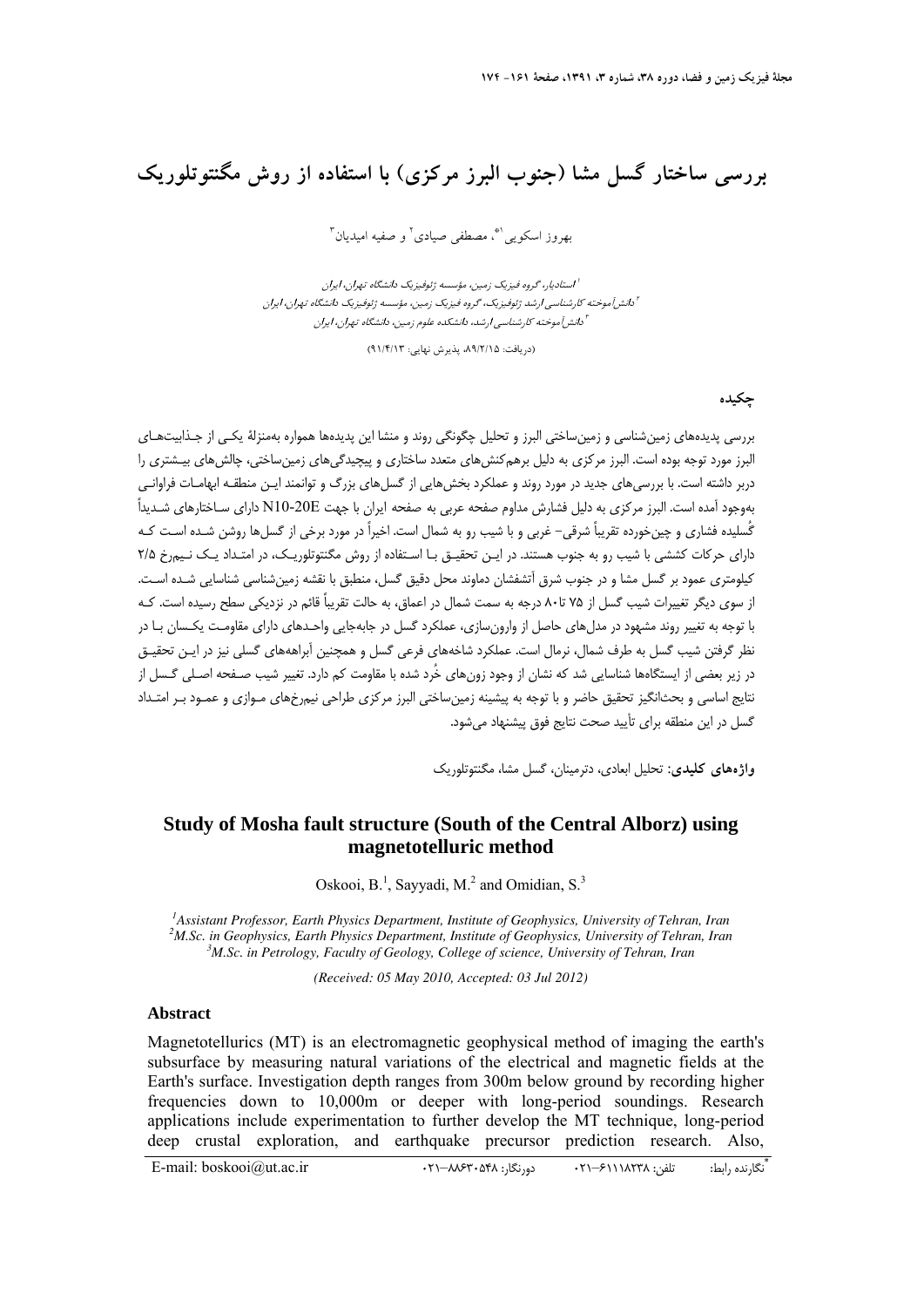Magnetotelluric method is a powerful tool for deep crustal studies of tectonically active mountainous regions such as the Himalaya, where logistic constraints severely limit the use of other artificial source electrical and electromagnetic methods. Topographic variations in mountainous regions distort apparent resistivity curves and thus lead to artifacts in interpreted models. The results of the magnetotelluric soundings provide new insights on the geological structure and tectonics of the mountainous areas. Magnetotelluric method (MT) offers opportunity to detect crustal fluids along faults due to their high conductivity anomaly. Supposing that fluids deposited minerals in the conductive fractures (faults, dykes) decreasing the resistivity, the high seismicity in the area can be explained by the presence of the fluids.

Mosha Fault in northern part of Iran is located in an E-W trend and act as a separator for Alborz mountain chain from Central Iran. This fault is interesting to investigate, because Tehran city (Capital of Iran) has a risk of an earthquake occurrence so that understanding the fault characteristics is very important. Mosha Fault Zone is also an interesting structure due to its key character of mysterious structural relation to the mechanism of the fault zone. Mosha fault has the most complicated tectonic structure in Alborz zone due to big changes that have affected the region basically. These ambiguities come from the increase with new studies about process and work parts of great faults in the area. Central Alborz inclusive structures are reverse faults with nearly East- West crackled dipping towards north. This can be a result due to continuous compression of the Arabian plate to the Iranian plate with N10-20E direction. Latter studies showed that some of the faults recently show tensional behavior or the dip is changing towards to the south, generally.

Based on the seismic and GPS studies, the Uplift, south Caspian subsidence and subsequent folding, reversal of Alborz strike-slip (from dextral to sinistral) and eastward extrusion of central Iran, coarse Zagros molasse deposition, Dead Sea transform reorganization, Red Sea oceanic spreading, and North and East Anatolian fault slip, all apparently began ca.  $5 \pm 2$  Ma, suggesting a widespread tectonic event that was a response to buoyant Arabian lithosphere choking the Neo-Tethyan subduction zone. Basically, some researchers believe that the westward rotation of the stable Caspian block at this time is started and it cause the change of the dextral strike-slip faults mechanism to the sinistral strike-slip one which cause to making pull-apart system in some part and also in the development of new normal faults with a change in dip direction and block motion of pre-existing faults.

In this study, MT measurements were carried out in the period range 0.001- 420 s crossing Mosha fault along a 2.5k m profile with 8 MT sites. In these work we detect geo-electrical resistivity anomalies of the Earth's crust and link them to local seismic activities. And also the fault location on the geological map is investigated. Surprisingly, fault dip changes from 75-80 degrees in depths to nearly vertical (90 degrees), at the surface. With attention to the geological map and occurrence of this kind of variations in resistive parts, it is not as a sign of geological units differences. We strongly believe that the fault plan is rotating from north toward south. It means that the new block movement would be a normal displacement and not reverse type. For completion and supporting up the results, more profiles in both directions -perpendicular and parallel to the fault tenorwould be necessary to be done. The place of two remarkable drainages system in the studied area and along the profile is compatible with two linear near surface trend of low resistance anomalies. The root of Karaj formation is distinguished at depth of 2500m with having 2.2 to 2.4 ohm meter resistivity. It is shown geophysically below the number four completely and in corner of stations number 3 and 5. It seems that in depth, Mosha fault and Karaj formation have the same trend and dip direction. It would be a key point to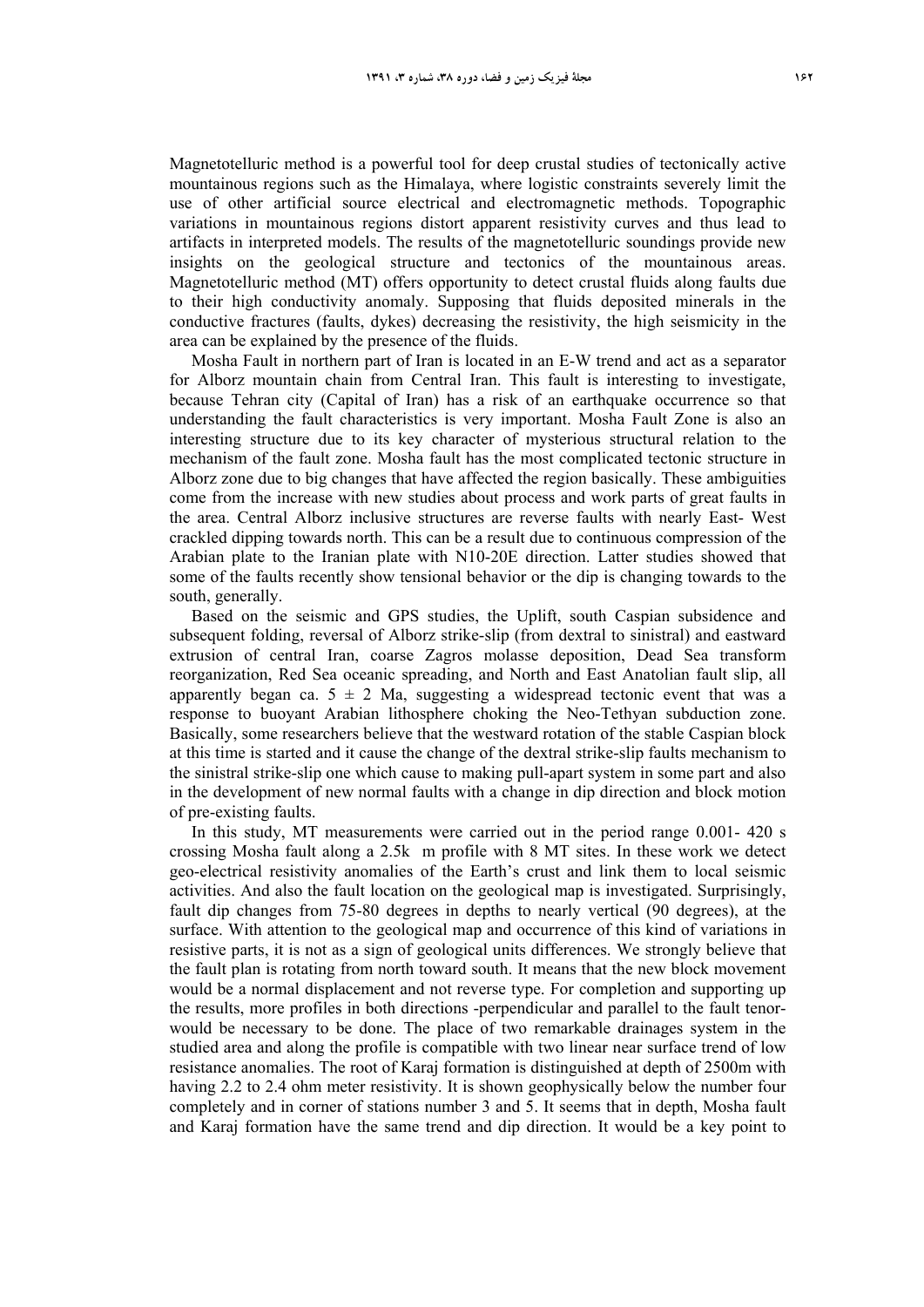understand and decipher the mysterious about the place and circumstance of Karaj pyroclastics emission. We suggest that they are emitted from faulted structures during Eocene. From this point, we will expand our study to a three-dimensional analysis including the complete data set in order to reveal the detailed features of the electrical structure around the focal regions where the great earthquakes maybe threaten the metropolis.

**Key words:** Dimensional analysis, Determinant data, Magnetotelluric, Mosha fault

**1 مقدمه** 

گسل مشا با طولي بالغ بر 400 كيلـومتر، بـه منزلـة يكـي از گسلهاي جنبا و فعال البـرز مركـزي شـناخته شـده اسـت . روند كلي اين گسل مطابق بـا رونـد پـي سـنگ گـسليده و شديداً چينخورده البرز كه متأثر از فشارش مداوم صـفحه عربـستان بـه ايـران (E10-20N (اسـت، شـرقي- غربـي در نظرگرفته ميشود (شكل -1الف). روند كلي سـاختارهاي بزرگمقياس نشان ميدهـد كـه تراسـت هـا و سـاختارهاي معكوس همواره از بديهيترين نتـايج ايـن فـشارش مـداوم بوده است.

اعتقاد بر اين است كه سامانة گـسل مـشا از سـه گـسل اصلي طالقان (غرب البرز مركزي)، مشا (البـرز مركـزي) و فيروزكوه (شرق البرز مركـزي) تـشكيل شـده اسـت . البتـه گاهي بهواسـطه موقعيـت جغرافيـايي و عملكـرد متفـاوت، بهصورت مجزا در نظر گرفتـه مـيشـوند و در مـواردي بـه دليــل اينكــه ايــن گــسلهــا ســازندگان يــك زون برشــي بزرگمقياس هستند، از نظر ساختاري يك سامانه واحـد و شـاخص حـد جنـوبي و مـرز جداكننـده حدفاصـل رشـته كوه هاي البرز مركزي در شمال ايران از بخش هاي همـوار ايران مركزي در نظر گرفته ميشود (شكل -1الف).

اين گسل در هر بخش از روند خود سازوكار متفاوتي دارد بهنحويكه در بخـش غربـي بـا رونـد جنـوب شـرق، معكوس راستگرد و در بخش مركزي معكوس و با روند شرقي غربي و در بخـش شـرقي بـا راسـتاي شـمال شـرق- جنوب غرب، فشاري برشي چپگرد است. بخـش شـرقي در ناحيه لواسان تهران گسل دو شاخه شده و گسله شـمال

تهران را در مرز كوه و دشت شهر تهران تشكيل مـي دهـد. بــه عقيــده نبــوي (1355) ايــن گــسل در حاشــيه جنــوبي رشتهكوه البرز تا شهر سمنان ادامه دارد. اين گسل موجب راندگي رشتهكوه البرز بر روي ايران مركزي و در شمال تهران موجب راندگي سازند كـرج بـر روي آبرفت هاي كواترنر دشت تهران شـده اسـت . در درة مشاء اين گسل موجـب رانـدگي واحـدهاي پركـامبرين و كامبرين برروي سازند كرج شده است و شاخه هاي آن در درة كن آبرفت هاي كـواترنر را بريـده انـد كـه نـشانه اي از فعال بودن اين گسل در عهـد حاضـر اسـت . قـديميتـرين فعاليت گسل نيز مربوط به پركامبرين است (شكل -1ب).

**2 كليات تحقيقات پيشين** 

در مورد بخش مركزي، كه نزديك به دره و روسـتايي بـه همــين نــام قــرار دارد، تــاكنون تحقيقــات متعــددي بــراي شناخت سازوكار راندگي مـشا صـورت گرفتـه اسـت كـه بيشتر آنها بر پايه تحليل اطلاعـات سـاختاري اسـتوار بـوده است. همـانطـور كـه پـيش تـر ذكـر شـد، تـاكنون عقيـده عمومي روي عمكلرد معكـوس سـامانة هـاي گـسلي البـرز بهواسطه فشارش صفحه عربـي متمركـز بـوده اسـت، ولـي تحقيقات چنـد دهـه اخيـر نـشان مـي دهـد كـه عامـل هـاي متعددي در تغيير عملكرد اين گسل و نظريـه هـاي پذيرفتـه شده قبلي مؤثرباشند.

بررسي هاي ساختاري و لرزهزمـين سـاختي جكـسون و همكاران (2002) و آلن و همكـاران (2003) تأييـد كـرده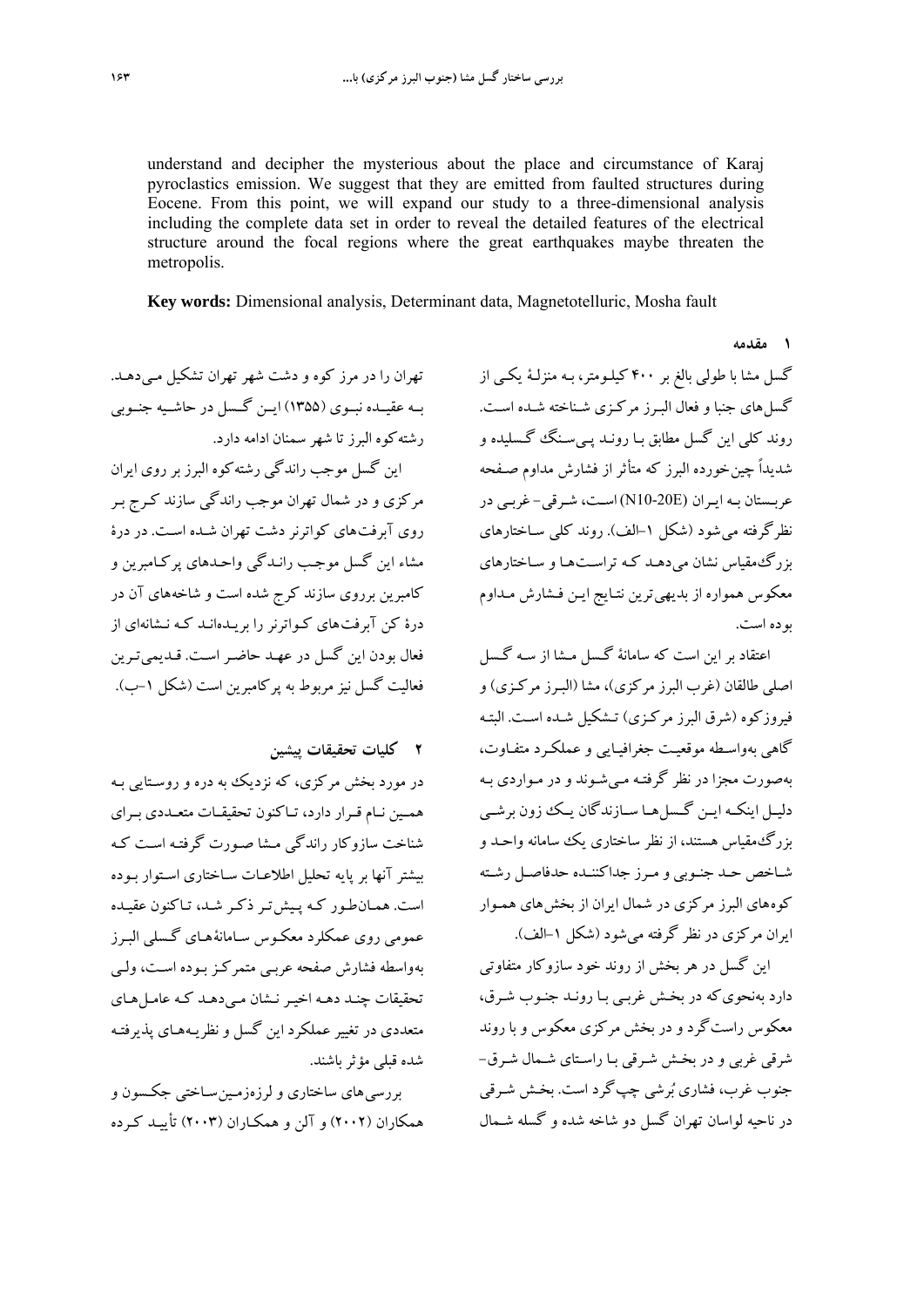در البــرز پديــد آمــده اســت. ريتــزو همكــاران (2006) اعتقــاد دارنــد نتيجــه فعاليــت ايــن دو ســازوكار تــوأم، حاكم شدن رژيم تنشي ترافشاري است كه بـا نـرخ 2 ± 5 ميلــيمتــر حركــت در ســال، داراي رونــد SSW-NNE اســت. در حــاليكــه بررســيهــاي چندســال اخيــر كــاملاً بــرايــن پايــه بــوده كــه شــيب گــسلهــا و تراســتهــاي البرز مركزي به سمت شـمال بـوده اسـت (بربريـان و ايتـز، 1999؛ باچمـــــانو، 2001؛ آلـــــن وهمكـــــاران، ،2003 نقــشههــاي زمــينشناســي منتــشرشده از ســوي ســازمان زمين شناسي و اكتشافات معدني كـشور )، يافتـه هـاي اخيـر ريتـزو همكـاران (،2003 2006) خـلاف ايـن واقعيـت را نشان مي دهد.

است كـه تراسـت هـاي ايـن ناحيـه داراي مؤلفـه امتـدادلغز چپگرد هستند، همـانگونـه كـه ديويدسـون و همكـاران (2004) با استناد به شواهد متعدد تغيير رژيم سازوكار ايـن ناحيه را از راستگرد به چپگرد در طي 5±2 سـال اخيـر نــشان دادنــد. ورنانــت و همكــاران (2004) بــا اســتفاده از سامانة موقعيت ياب جهاني، نرخ كوتـاه شـدگي البـرز را بـا توجه به فشارش رو به شمال ايران مركزي به اوراسـيا، 2 ± 4 ميليمتر در سال بـرآورد كرنـد و در همـين حـين گـروه جكسون و همكاران (2002) با بررسي سازوكار لـرزههـاي اين منطقه روشن ساختند كه علاوه بر ايـن فعاليـت پيوسـته كوتاه شدگي (بهدليل شروع چـرخش راسـت گـرد حوضـه خزر جنوبي نسبت به اوراسيا) حركت چپگرد غـالبي نيـز



**شكل .1** (الف) موقعيت كلي البرز مركزي، گسل مشا و محدوده مورد بررسي (كادر زردرنگ) روي تصوير رادار بخشي از ايران و (ب) نقشه زمينشناسي با نمايي نزديك از كادر زردرنگ در (الف). موقعيت ايستگاههاي برداشت داده مگنتوتلوريك با رنگ سبز و گسل مشا با خط سرخ نمايش داده شده است.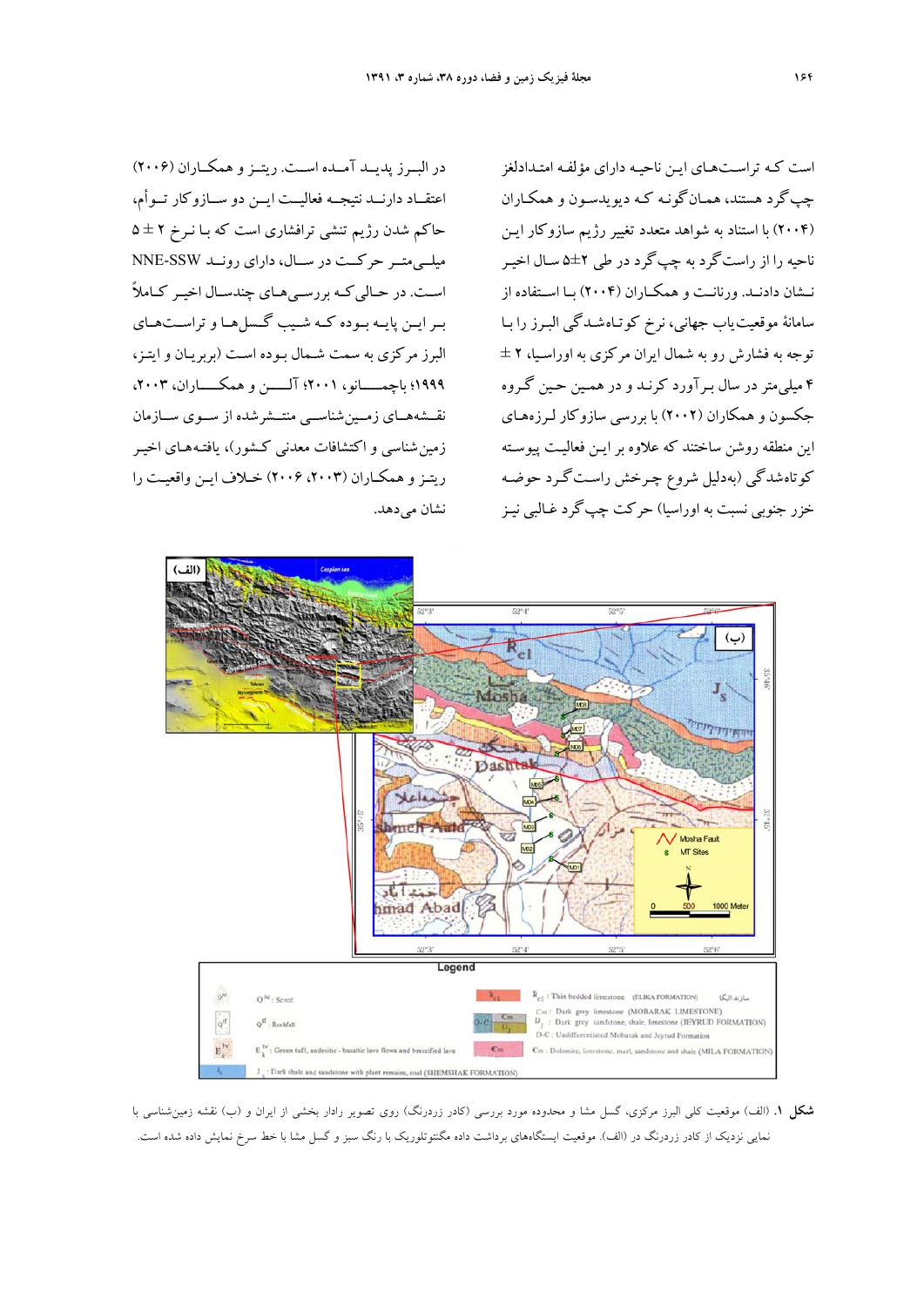بررسيهاي آنها روي رسوبات عهد حاضـر بـا بررسـي تصاوير مـاهوارهاي، عكـس هـاي هـوايي، مـدل سـهبعـدي ارتفــاعي، بررســيهــاي صــحرايي، بررســي ترانــشههــا و اطلاعات ديرينه لرزهزمينسـاخت گذشـته همـراه بـا نقـش ه سـينماتيك دادههـاي GPS نـشان مـيدهـد كـه تحركـات ساختاري در البرز مركزي دستخوش تغييرات بارزي شـده است. بررسي روي گسل هاي طالقان و فيروزكوه حاكي از اين حقيقت است كه نه فقط شيب اين گـسلهـا بـه سـمت جنوب، بلكه داراي سازوكار نرمـال نيـز اسـت و در مـورد گسل مشا شيب رو ب ه شمال وعملكـرد نرمـال را تـشخيص دادهانـد. اميـديان و همكـاران (1387)، اميـديان (1386) و حسنزاده و همكاران (2006) يك سامانة تراكششي را در هسته البرز مركزي بهمنزلة عامل احتمالي زايش دماونـد در اين منطقه معرفي كردهاند.

با توجه به اينكه از نظر زمين شناسي پاسخ به اين مـسئله و يافتن شواهد غير زمين شناسي بسيار حائز اهميـت اسـت، لذا مـا در ا يـن تحقيـق بـر آن شـد يم تـا صـحت اطلاعـات عرضه شده در طي ساليان متمادي را بـا روش ژئـو فيزيكي مگنتوتلوريك بررسي كنيم. به همين دليل بخـش مركـز ي گسل مشا براي اين بررسي انتخاب شد.

- **3 نظرية روش مگنتوتلوريك**  اســاس روش مگنتوتلوريــك (MT)بــرپايــه معــادلات ماكـــــسول وروابـــــط بـــــين مولفـــــههـــــاي ميـــــدان  $\left\langle H_{x},H_{y},H_{z}\right\rangle$ الكتريكي $\left(E_{x},E_{y},E_{z}\right)$  و ميـدان مغناطيـسي ميدان هاي الكترومغناطيسي در حـوزه بـسامد بنـا شـده است.
- $E_x(\omega) = Z_{xx}(\omega)H_x(\omega) + Z_{yy}(\omega)H_y(\omega)$  (1)
- $E_y(\omega) = Z_{yx}(\omega)H_y(\omega) + Z_{yy}(\omega)H_y(\omega)$  (Y)

و پارامترهاي امپدانس (Z (با توجه بـه روابـط بـالا تعريـف شده كـه شـكل كلـ ي تانـسور امپـدانس بـهصـورت مقابـل

$$
Z = \begin{pmatrix} Z_{xx} & Z_{xy} \\ Z_{yx} & Z_{yy} \end{pmatrix} \tag{7}
$$

در حالتهاي زمين يكبعـدي و دوبعـدي مولفـههـاي قطري تانسور امپدانس مقداري تقريباً برابر با صفر داشـته و مولفه هاي غير قطري تانسور امپدانس در حالت يكبعـدي مقــداري برابــرو در حالــت دوبعــدي مقــداري متفــاوت خواهند داشت. در يك دستگاه مختـصات چرخيـده شـده  $Z' = RZR^T$  تعريـف مـي شـود *Z'* =  $RZR^T$  $R^T$  مــاتريس چرخــشي تحـت زاويــه  $\alpha$  اسـت و  $R$ ترانهاده ماتريس چرخشي خواهد بود.

$$
R = \begin{pmatrix} Cos \alpha & -sin \alpha \\ sin \alpha & cos \alpha \end{pmatrix}
$$
 (6)

با توجه به اينكـه سـاختار رسـانا يي زمـين غيـرهمگن و ناهمسانگرد است بهجاي كميت مقاومت واقعي، از كميت مقاومت ظاهري در توصيف مقاومت ويـژه زمـين اسـتفاده ميشود:

$$
\rho_{a_{xy,yx}} = \frac{1}{\mu_0 \omega} |Z_{xy,yx}|^2 = \frac{1}{\mu_0 \omega} \left| \frac{E_{xy,yx}}{H_{xy,yx}} \right|^2 \tag{2}
$$

در حالـت كلـي عناصـرتانـسور امپـدانس بـهصـورت اصلاح شده زيردر خواهند آمد:

$$
S_1 = Z_{xx} + Z_{yy} \t D_1 = Z_{xx} - Z_{yy} \t (9)
$$
  
\n
$$
S_2 = Z_{xy} + Z_{yz} \t D_2 = Z_{xy} - Z_{yz}
$$

از طرفي پـارامتر چـاولگي سـويفت (K (كـه از نـسبت دامنههاي تانسور امپدانس بهدست ميآيد بهصورت مقابـل تعريف خواهد شد:

$$
\kappa = \frac{|S_1|}{|D_1|} = \frac{|Z_{xx} + Z_{yy}|}{|Z_{xy} - Z_{yx}|}
$$
 (V)

 $\left\vert Z'xy\right\vert ^{2}+\left\vert Z'yx\right\vert ^{2}$  و زاویـهای کـه تحـت آن زاویـه رابطـه بيـشترين يـا كمتـرين مقـدار خـود را بگيـرد امتـداد اصـلي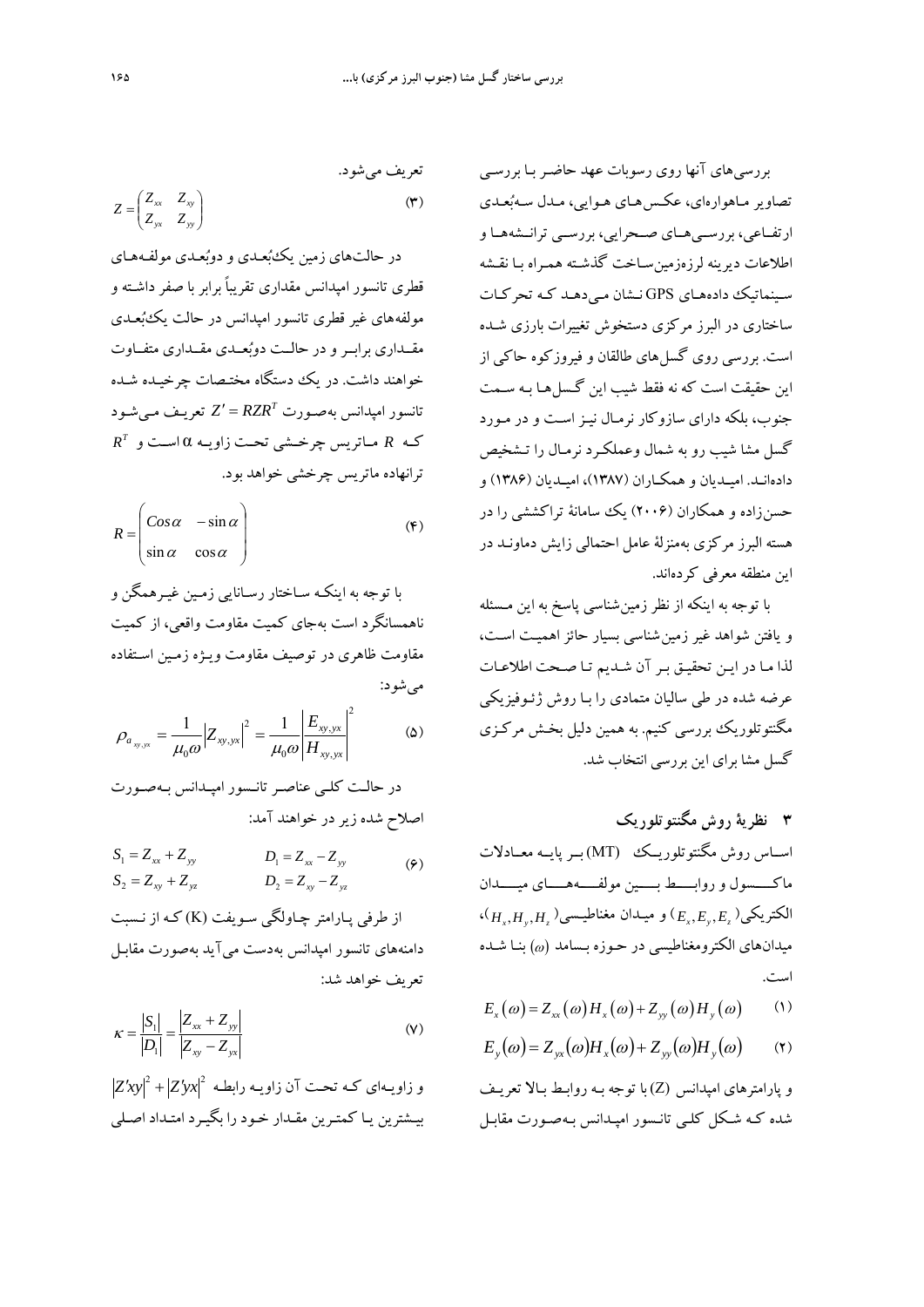سويفت ناميده ميشود، درصورتيكه مقـدار 0/1>k باشـد ساختار زمين بهصورت يكبعدي يا دوبعدي ساده در نظـر گرفته ميشود و در نتيجه امتداد لايه ها با اسـتفاده از رابطـه زيرتعريف ميشود:

 $(\lambda)$ 2 2  $\tan 40 = 2 \operatorname{Re}(S_2 D_1^*) / |D_1|^2 - |S_1|^2$ 

زمانيكه پارامتر چاولگي سويفت از حدود تعيين شده فراتر رود از پارامتر د يگـري بـراي تعيـين چـاولگي بـه نـام چاولگي باهر استفاده ميشود

$$
\eta = \sqrt{\frac{[D_1, S_2] - [S_1, D_2]}{D_2}}
$$
\n(4)

و استرايك منطقه در ايـن حالـت و زمـانيكـه مقـدار ايـن پارامتر تحت بازه 0.2 0 قرار گيرد از رابطه روبهرو بهدست ميآيد:

$$
\tan(2\theta) = \frac{[S_1, S_2] - [D_1, D_2]}{[S_1, S_2] + [D_1, D_2]}
$$
(1)

و درصورتيكه مقدار اسكيو باهر در بـازه 0.3 0.2 باشد از رابطـه انحـراف فـاز ي در تعيـين اسـترايك منطقـه استفاده مي كنيم.

حالت TEمربوط به ميدان الكتريكي مماسـي و حالـت TM مربوط به ميدان مغناطيسي مماسي است. هر دو مولفـه نسبت به سـاختار رسـانا يي،مماس هـستند و روابـط ز يـر را برقرار مي كنند:

 $TE_{y}$  و  $E_{x}$  قطبش  $E_{y}$   $T$ M قطبش  $E_{y}$  (11)

 $\frac{z}{z} + \frac{\partial E_y}{\partial z} = i \omega B_y$ *z E y*  $\frac{\partial E_z}{\partial t} + \frac{\partial E_y}{\partial t} = i\omega$  $\tilde{c}$  $+\frac{\hat{c}}{}$  $\hat{o}$  $-\frac{\hat{c}}{c}$  $\frac{z}{\partial z} - \frac{\partial B_y}{\partial z} = \mu \sigma E_x$ *z B*  $\frac{\partial B_z}{\partial y} - \frac{\partial B_y}{\partial z} = \mu \sigma^2$ 

$$
-\frac{\partial E_x}{\partial z} = i\omega B_y \qquad \qquad \frac{\partial B_x}{\partial z} = i\mu \sigma E_y
$$

$$
-\frac{\partial E_x}{\partial y} = i\omega B_z \qquad \qquad \frac{\partial B_x}{\partial y} = i\mu \sigma E_z
$$

حالت TM كه مربوط به مـوج قطبيـده شـده B اسـت منحنــيهــاي MT عرضــي (جريــان تلــوريكي در عــرض

ساختار ها جريان مييابد) ايجاد ميكنـد، و حالـت TE كـه متناظر با موج قطبيده شده E است منحني هـاي MT طـولي (جريان تلوريكي در امتداد ساختارها جر يان مييابد) ايجاد ميكند. تفاوت اساسي بين اين دو حالت در اين است كـه حالت TM ساختارها را باردار ميكند و بـي هنجـاريهـاي آن داراي طبيعــت گــالوانيكي هــستند ولــي حالــت TE ساختار ها را باردار نميكنـد و بـي هنجـاريهـاي آن داراي طبيعت القايي هستند.

حالتهاي TE و TM حساسيتهاي متفاوتي نسبت به ساختارهاي نزديك سطح و عميق دارند و در تقريب دوبعدي اجسامي كه در حالت واقعي سهبعدي هستند با دقتهاي متفاوت عمل ميكنند. درحاليكه حالت TM به ساختارهاي نزديك سطح حساستر است و حالت TE به ساختارهاي عميق حساستر است. حالت TM در مقابل اثرات سهبعدي ساختارهاي رسانا پايدارتر است در حاليكه حالت TE در مقابل اثرات سهبعدي ساختارهاي پايدارتر است در حاليكه حالت TE در مقابل اثرات سهبعدي كه توسط ساختارهاي نارساناتر ايجاد ميشود پايدارتر است. حالت TM در مقابل جابهجايي ايستايي (استاتيك) حاصل از بي هنجاريهاي سهبعدي نزديك سطح تاثيرناپذيرتر از حالت TE است (برديچوسكي و همكاران، 1988). حالت TETM تركيبي از حالتهاي TE و TM است و مولفههاي ميدان را در دو امتداد مماس و عمود بر امتداد ساختار در نظر ميگيرد. در حالت Det امپدانس بهصورت دترمينان امپدانس است، مزيت استفاده از دادههاي دترمينان اين است كه يك مقدار ميانگيني از امپدانسها در همة جهتهاي جريان فراهم ميكند و بهعلاوه به تشخيص حالت (TE و TM (و همچنين به تصحيحات جابهجايي ايستا (Static shif) نيازي نيست و آناليزبعد (analysis Dimensionality (براي مدلهاي طبيعي يكبعدي D1 و دوبعدي D2 با استفاده از اين دادهها به سادگي امكانپذيراست (اسكويي، 2006).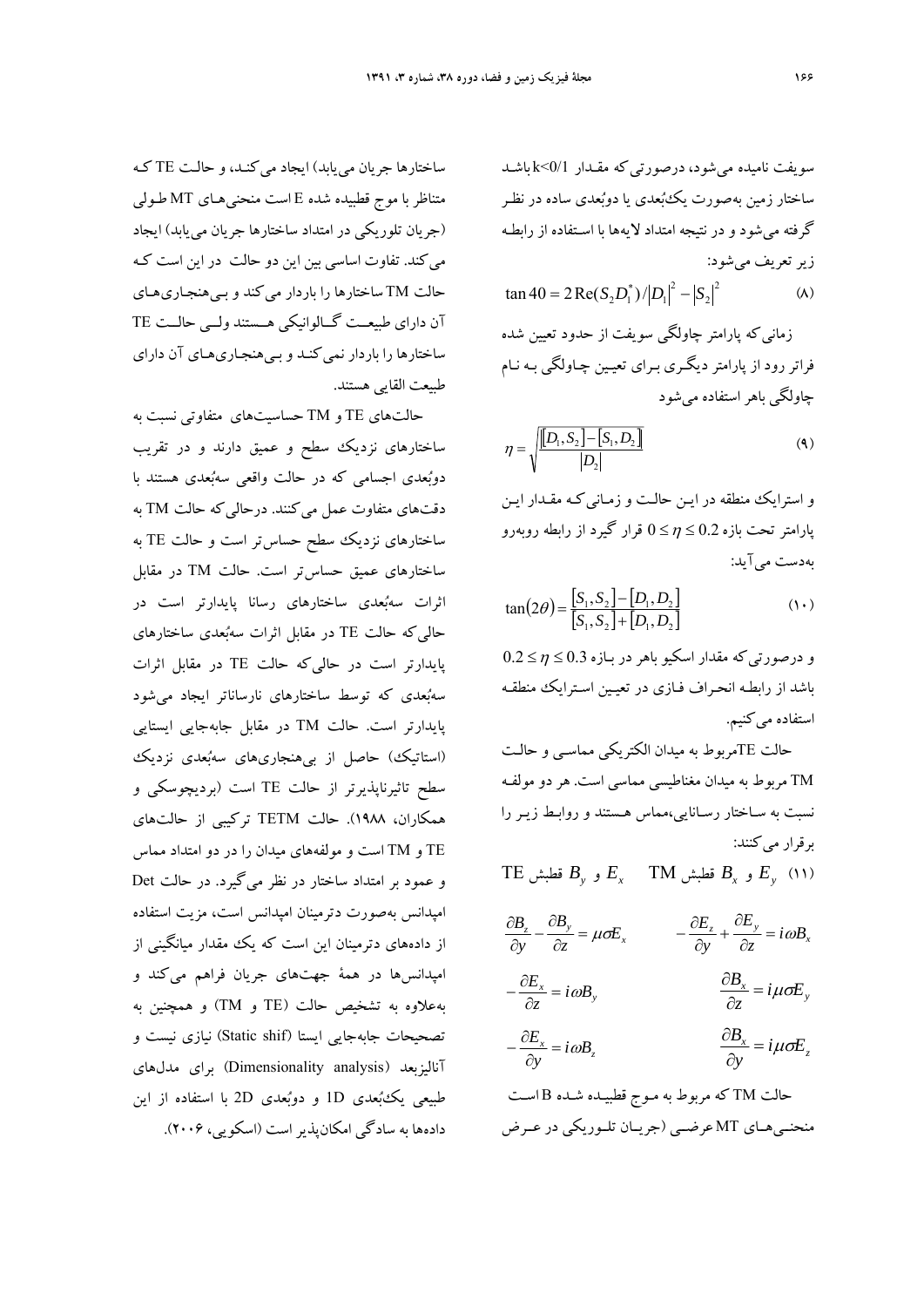پوشش مي دهد، انتخاب شـد. در شـكل -1ب و شـكل 2 بــهترتيــب نمــايي از محــدوده مــورد بررســي همــراه بــا ايستگاه هاي اندازهگيري درروي نقـشههـاي زمـينشناسـي وتوپـوگرافي آورده شـده اسـت. همـانطوركـه در شـكل ديـــده مـــيشـــود، گـــسل مـــشا از بـــين ايـــستگاههـــاي 5 و 6 مـيگـذرد و بـهترتيـب دو عارضـه آبراهـه اصـلي و گــسل فرعــي بــين ايــستگاههــاي اول و دوم و نزديكــي ايــستگاه اول واقــع هــستند. دســتگاههــاي مــورد اســتفاده در ايـــن تحقيـــق، دســـتگاه مگنتوتلوريـــك 2000MTU متعلــق بــه دانــشگاه اپــسالاي ســوئد اســت كــه ازســوي بخـــش ژئومغنـــاطيس مؤســـسه ژئوفيزيـــك دانـــشگاه تهران امانت گرفته شده بود. با توجه به محدوده دينـاميكي بزرگ اين دستگاه ميتوان سـيگنالهـاي الكترومغناطيـسي را در گستره بـسامدي وسـيع بـا قابليـت تحليـل حـداكثر و كنترل كيفيت مناسب دادهها برداشت كرد.

$$
Z_{Det} = \sqrt{Z_{xx} Z_{yy} - Z_{xy} Z_{yx}}
$$
 (11)

**4 تحقيقات صحرايي و برداشت دادهها** 

اساس اين بخش بر يافتن مناسبترين محل بـراي نـصب و استقرار دستگاه هاي اندازهگيري مگنتوتلوريك و برداشت دادهها بود. به همين دليل بـا بررسـي تـصاويرمـاهوارهاي و نقشههاي زمـينشناسـي در زيـر رانـدگي مـشا در نزد يكـي منطقه دشتك محل مناسبي بـراي طراحـي نـيمرخ انتخـاب شد. چون ايـن برداشـتهـا بايـد در منـاطق تـا حـد امكـان هموار و دور از نوفه برداشت شود. براي كنترل هاي ميداني سه روز بازديد صحرايي صورت گرفت. درنهايت در طول نـيمرخ 3كيلـومتري طراحـي شـده، 8 ايـستگاه در راسـتاي شــمال- جنــوب (عمــود بــررونــد گــسل) كــه رســوبات آذرآواري سازند كـرج را در جنـوب گـسل و سـازندها و رســوبات مربــوط بــه دوران پالئوزوئيــك را در شــمال آن



**شكل .2** نقشه توپوگرافي و محل آبراهههاي محدوده مورد بررسي. موقعيت ايستگاههاي برداشت داده و محل گسل اصلي مشا در بين ايستگاههاي 5 و ،6 گسل فرعي زيرين و آبراهه اصلي منطقه در بين ايستگاههاي 1و2 در شكل نمايش دادهشده است.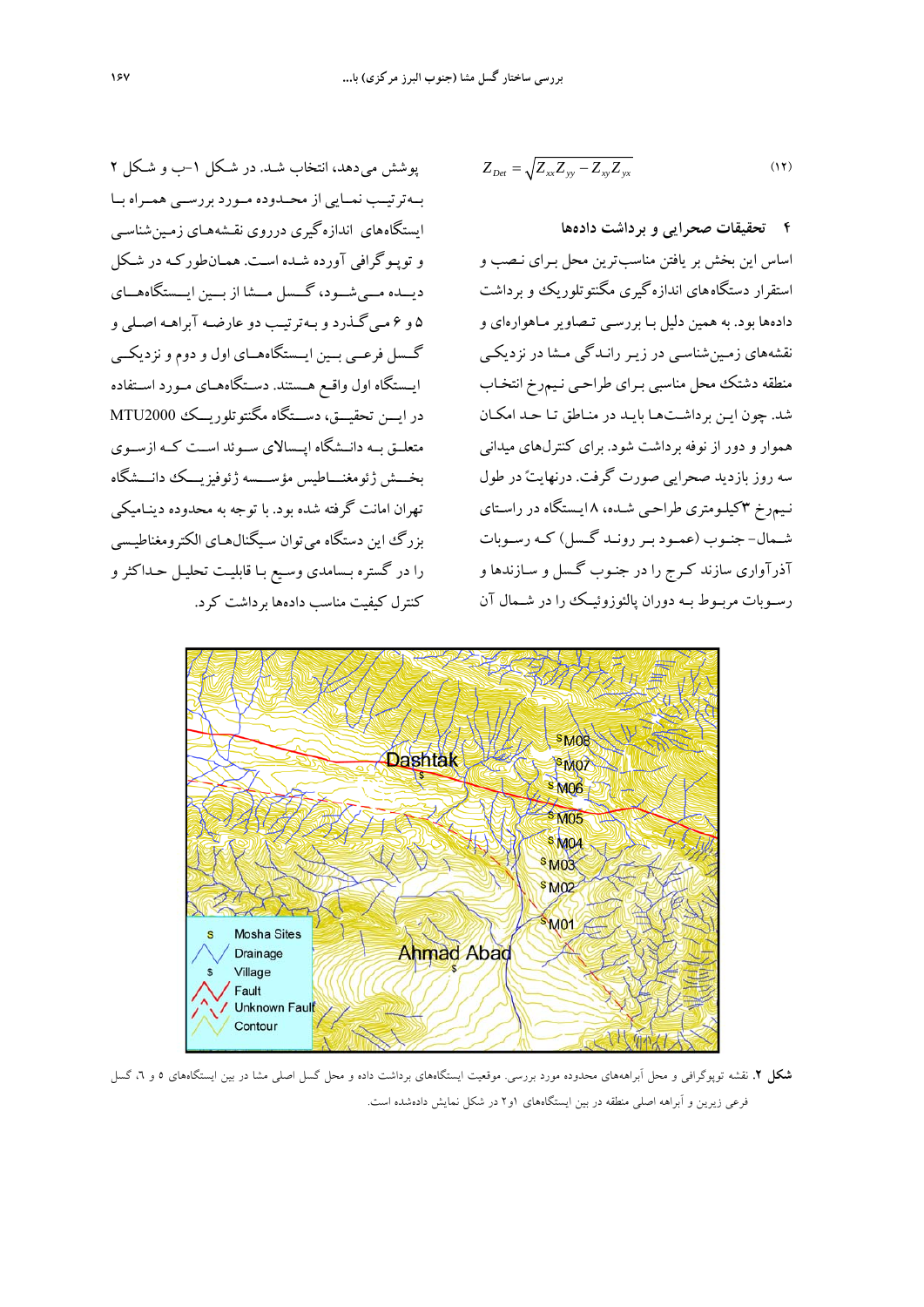**5 تحليل ابعادي دادههاي صحرايي منطقه موردنظر**  با بررسي چاولگي سويفت و باهردر منطقـه مـورد بررسـي مشخص ميشود كه ساختار هاي زمين در اين منطقه بيـشتر دوبعــدي و همــراه بــا آشــفتگي گالوانيــك ( Galvanic Distortion (اســت كــه اغلــب در انــدازه گيــريهــاي مگنتوتلوريــك مــشاهده مــيشــود وعلــت آن وجــود بي هنجاريهاي محلي سهبعـدي محلـي مـدفون در سـطح زمين است. اين نوع آشفتگي مستقل از بسامد است وروي بي هنجاريهاي بزرگمقياس ناحيه اي و وابـسته بـه بـسامد تأثير ميگذارند. هدف اصلي از آناليز آشفتگيها، حـذف اثر آنها از نتايج است.

توصيف چاولگي سويفت در شكل 3 نشان ميدهد كه در ايستگاه اول و دوم سـاختارهاي زمـين بـه صـورت يـك ساختار دوبعدي نازك همراه بـا تغييـرات رسـانايي جـانبي روي يك ساختار دوبعدي منطقـه اي تحـت يـك دسـتگاه مختصات چرخيده شده است. در ايستگاه هاي سوم و پنجم ساختار هاي زمين در ايـن منـاطق بـه صـورت سـاختار هـاي دوبعدي ساده است. در ايستگاه چهارم ساختار هـاي زمـين بهصورت ساختار هاي سهبعـدي هـستند. در ايـستگاه شـشم زمين در اين منطقه به صورت ساختار هاي دوبعدي همراه با آشفتگي گالوانيك ضعيف تحت يك مختصات چرخيـده

شـده قـرار گرفتـه اسـت. در ايـستگاههـاي هفـت و هـشت ساختار ها در سطح بهصورت ساختارهاي دوبعـدي سـاده و در اعماق مياني بهصورت سـاختارهاي دوبعـدي همـراه بـا آشفتگي گالوانيك هستند.

وارونسازي يكبعدي دادههاي دترمينان با اسـتفاده از رهيافــت عرضــه شــده پدرســن (2004) صــورت گرفتــه اســت. در ايـــن برنامــه خطـــاي ميــانگين مربعـــي كـــل (Error Square-Mean Total (مــدل بــرآورد شــده در تعريف سطح برش (Level Truncation (استفاده ميشـود تــا تعــادل معقــولي بــين قــدرت تفكيــك و واريــانس مـدل بـهدسـت آيـد. ايـن تعـادل عمـدتاً بـا دادههـا تعيـين مــيشــود و فرضــيات بيــشتري بــهجــزاينكــه جمــلات گرايـست (Terms Bias (بايـد بـهخـوبي بـرآورد شـوند، لازم نيست.

پردازش دادههاي MT با رهيافت اسـميرنوف صـورت گرفت. براي تحليل ابعادي يك برنامه رايانه اي تدوين شد كه مشخص مـي كنـد كـه در يـك عمـق خـاص چـه نـوع ساختاري از نظر ابعادي و بـا چـه مقاومـت ويـژه اي وجـود دارد. در اين قسمت نتايج حاصـل از برگـردان يـك بعـدي دادههاي دترمينان بـراي همـه ايـستگاه هـا بـه طـور خلاصـه آورده شده است.



**شكل .3** نمايشي از مقادير چاولگي سويفت در ايستگاههاي اندازهگيري شده روي گسل مشا.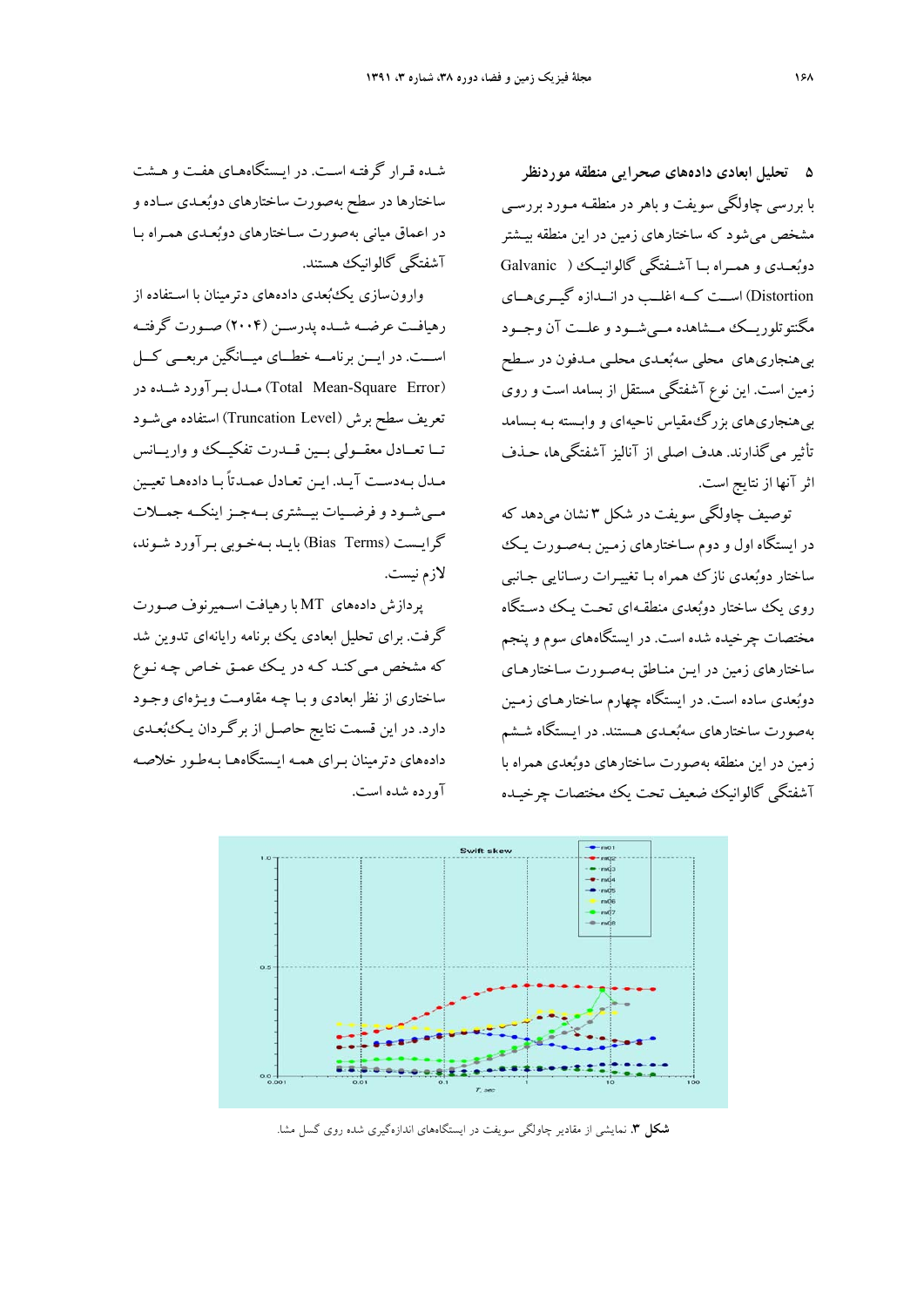**1-5 ايستگاه اول:** با توجه به اينكه در تمـامي اعمـاق زمين در اين ايستگاه مقدار چاولگي سويفت و بـاهر فراتـر از حـدود تعيـين شـده هـستند و بررسـي اخـتلاف زوايـاي بردارهاي تلوريـك نـشان مـيدهـد كـه سـاختارها در ا يـن ايستگاه بهصورت يك ساختار دوبعدي نـازك روي يـك سـاختار دوبعـدي ضـخيم تحـت يـك دسـتگاه مختـصات چرخيده شده قرار ميگيرند و بررسي استرايك منطقـه در اين ايستگاه نشان ميدهد كـه امتـداد لا يـه هـا از آزيمـوت 135درجه در عمق 200 متـري بـه آزيمـوت 50 درجـه در عمق 350 متري چرخيده است.

**2-5 ايــستگاه دوم:** بــا توجــه بــه مقــادير چــاولگي سويفت و باهر در ا ين ايستگاه و از طرفي بررسي اخـتلاف زوايــاي بــردارهــاي تلوريــك در ايــن ايــستگاه مــشخص ميسازد كـه سـاختار هـا در ايـن ايـستگاه بـهصـورت يـك ساختار دوبعدي نازك روي يك ساختار دوبعدي ضـخيم تحــت يــك دســتگاه مختــصات چرخيــده شــده اســت و اسـترايك منطقـه تقريبـاً تحـت آزيمـوت 90 درجـه قـرار ميگيرد.

**3-5 ايـستگاه ســوم:** ايـن ايـستگاه روي سـازندهاي توف و توفيتهـاي سـبزرنگ (دوران پالئوسـن و ائوسـن ) قرار گرفته است. با بررسي چاولگي سويفت مشخص شده كه در تمامي اعمـاق، سـاختارها بـهصـورت يـك سـاختار دوبعــدي ســاده وامتــداد لايــههــا شــرقي غربــي هــستند. منحنيهاي دترمينان مقاومت ويـژه بـا مـدل پاسـخ انطبـاق خوبي دارند و مدل مقاومت و يژه D،1 سـه تـوده رسـانا بـا مقاومتهاي ويژه ،150 ،550 2000 اهم متررا بهترتيب در اعمــاق ،250 1000و 6000 متــري نــشان مــيدهــد. تــوده رساناي چهارم در عمق40 كيلومتري قابل شناسـايي اسـت. از شـكل ۶-ج، زاويــه اسـترايك منطقــه ۹۰ درجــه ويــا شرقي- غربي برداشت مـي شـود كـه بـا رونـد سـاختارهاي بزرگ مقياس منطقه هماهنگ است.

**4-5 ايــستگاه چهــارم:** ســاختارها در ايــن ايــستگاه به صورت يك ساختار دوبعدي نـازك روي يـك سـاختار دوبعدي ضخيم تحـت يـك دسـتگاه مختـصات چرخيـده شده است و امتداد لايه ها از آزيموت 100 درجه در عمـق 4000 متـربـه آزيمـوت 50 درجـه در عمـق 9000 متـري ميچرخد.

**5-5 ايــستگاه پــنجم:** بــا توجــه بــه اينكــه چــاولگي ســويفت در تمــام اعمــاق كمتــراز 0/1 اســت. در نتيجــه ساختارها در ايـن ايـستگاه بـهصـورت يـكبعـدي در نظـر گرفته ميشوند و استرايك در اين ايستگاه تحت ازيمـوت 90 درجه قرار ميگيرد.

**6-5 ايستگاه شـشم:** ايـستگاه شـشم روي سـازندهاي متشكل از شيل و ماسهسنگ هاي سرخ و سـبزرنگ همـراه با ميانلايه هاي سـنگ آهـك تـشك يل شـده اسـت . مقـدار چاولگي سويفت در تمام تناوب ها بيشتر از 0/1 و از طرفي چاولگي بـاهر كمتـر از 0/1 اسـت، در نتيجـه سـاختارهاي زمين شناسـي بـهصـورت سـاختارهايي بـا آشـفتگ ي محلـي ضعيف تحت يك دستگاه مختـصات چرخيـده شـده قـرار ميگيرد. استرايك از آزيموت 130 به آزيموت 50 درجه در تناوب 0/02 ثانيـه چرخيـده و تـا دورة 0/6 ثانيـه داراي آزيموت ثابت 80 درجه است و دوباره ساختار هـاي زمـين چرخيده و در آزيموت 130 درجه قـرار مـيگيرنـد و ايـن روند تا تناوب 2 ثانيه ادامه مييابـد و دوبـاره سـاختار هـاي زمين به آزيموت 75 درجه مـيچرخنـد. منحنـي دترمينـان مقاومـت و فـاز بـا مـدل پاسـخ انطبـاق خـوبي را آشـكار ميسازد و مدل مقاومت ويژه يكبعدي چهار توده رسانا با مقاومــتهــاي ويــژه ،80 ،150 1500 و 20 اُهــممتــر را بهترتيب در اعماق 200،500،6000 و 12000 متري نـشان مي رهد.

**7-5 ايستگاه هفتم:** با توجه بـه چـاولگي سـويفت تـا عمق 1600 متر ساختار ها بهصورت يك ساختار يكبعدي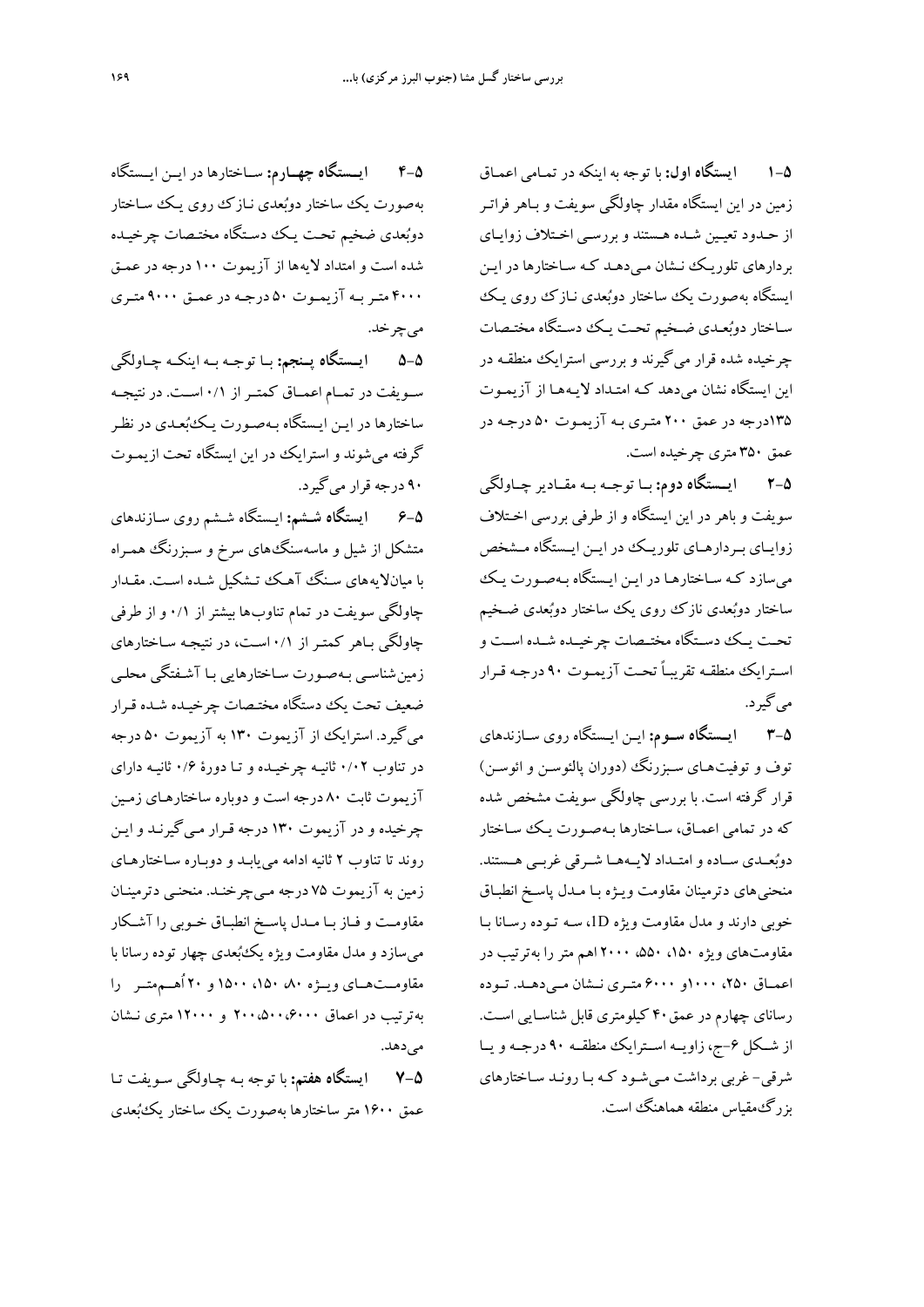در نظر گرفته مي شود و از اين عمق به بعد با توجه به اينكه مقدار چاولگي سويفت و باهر از حدود تعيـين شـده فراتـر مي روند و از طرفي اخـتلاف ز وايـاي بردارهـاي تلوريـك برابر با 90 درجه است ساختارها را در اين اعماق بهصورت يك ساختار دوبعـدي نـازك همـراه بـا تغييـرات رسـانايي جـانبي روي يـك سـاختار دوبعـدي تحـت يـك دسـتگاه مختصات چرخيده شده در نظرميگيريم.

**8-5 ايستگاه هشتم:** با توجه به چـاولگي سـويفت تـا عمق 1600 متر ساختار ها بهصورت يك ساختار يكبعدي در نظر گرفته مي شود و از اين عمق به بعد با توجه به اينكه مقدار چاولگي سويفت و باهر از حدود تعيـين شـده فراتـر مي روند و از طرفي اخـتلاف زوايـاي بردارهـاي تلوريـك برابــربــا 90 درجــه اســت، ســاختارهــا را در ايــن اعمــاق بهصورت يك ساختار دوبعدي نـازك همـراه بـا تغييـرات رسـانايي جـانبي روي يـك سـاختار دوبعـدي تحـت يـك دستگاه مختصات چرخيده شده در نظرميگيريم.

**6 وارونسازي دوبعدي**  برگردان دادهها براساس چگونگي بعد ساختارهاي موجود در منطقه عملياتي كه با استفاده از بررسيهاي زمينشناسي، زمينساخت و دادههاي MT صورت گرفت. با توجه به اينكه ساختارهاي منطقه عمدتاً D1 و

D2 تشخيص داده ميشوند، برگردان دادهها ابتدا بهصورت يكبعدي و سپس براساس نتايج برگردان يكبعدي مدلهاي اوليه براي برگردان دوبعدي دادهها برآورد شد. دادههاي MT در امتداد يك نيمرخ جنوبي- شمالي بهصورت دوبعدي برگردان شدند و براي حصول اطمينان از كيفيت مدلها، مدل حالت باقيمانده (model Residual (كه حاصل اختلاف بين مدلهاي مشاهده (model Observed (شده و مدل محاسبه شده (model Calculated (است بايستي حالتي تقريباً يكنواخت و برابر با مقدار صفر را نشان دهد كه براي نمونه در حالت دترمينان آورده شده است.



**شكل .4** شكلهاي (الف) و (ب) به ترتيب مدل مقاومت ويژه وارون و زاويه استرايك منطقه را درايستگاه سوم نمايش ميدهد.



**شكل .5** شكلهاي (الف) و (ب) به ترتيب مدل مقاومت ويژه وارون و منحني استرايك منطقه، درايستگاه ششم را نمايش ميدهد.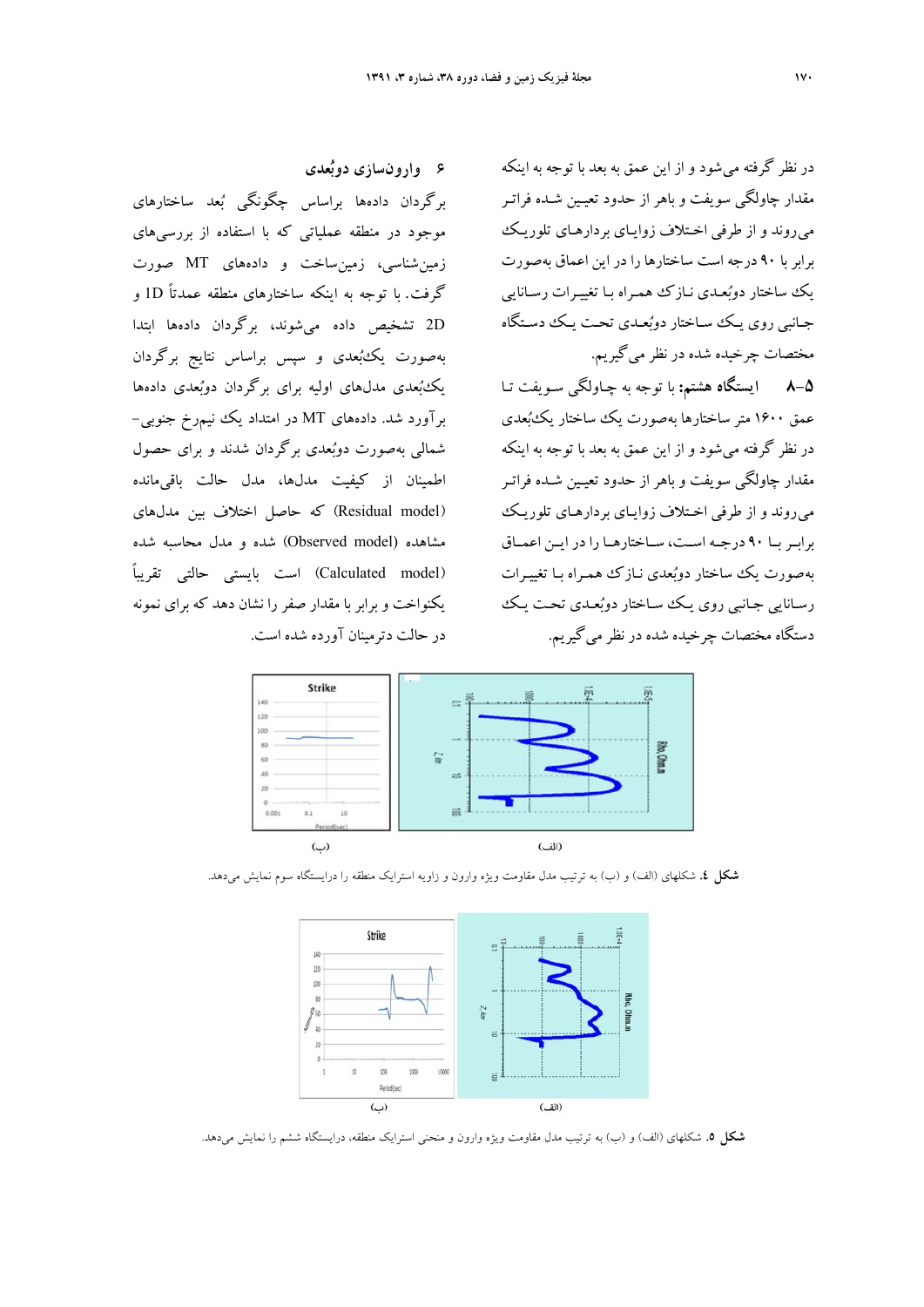

**شكل .6** نمايش مدل حاصل از برگردان دادههاي TM.

**1-6 مدل حاصل از برگردان دادههايTM** دادههاي TM، در اين حالت مولفه ميدان مغناطيسي در راستاي استرايك زمينشناسي منطقه و مولفه ميدان الكتريكي عمود بر امتداد گسل است. يك زون تقريباً رساناي سطحي از محل ايستگاه 1 تا ايستگاه 6 قابل تفكيك بوده است و در محل ايستگاههاي 5 و 6 يك توده رساناي نسبتاً عميق قابل شناسايي است كه تا عمق 2500 متر ادامه دارد. بررسي ساختارهاي مقاومتي ويژه يك افتادگي را در اين ناحيه نسبت به ايستگاههاي ابتدايي به سمت شمال منطقه نشان ميدهد (شكل 6). همچنين مطابق با نتايج حاصل از مدل TE محل گسل مشا در زيرايستگاه

5،6 و محل گسل احتمالي و آبراهه در زير ايستگاههاي 1و2 بهصورت زونهاي رسانا مشخص شده است.

## **2-6 مدل حاصل از برگردان تركيبي د اده هـاي TE و (TETM) TM**

حالت TETM كه در شكل 7 نمايش داده شده است، يك زون تقريباً رسانا بين ايـستگاه هـاي 5 و 6 تـا عمـق حـدوداً 500 متر نشان مي دهد و بـا بررسـي سـاختار هـاي مقـاومتي زيـرين يـك افتـادگي در زيـرايـن دوايـستگاه نـسبت بـه ايـستگاههـاي ابتـدايي بـا شـيب بـه سـمت شـمال را نـشان مي دهد.



**شكل .7** مدل تركيبي منتج از دادههاي TM و TE.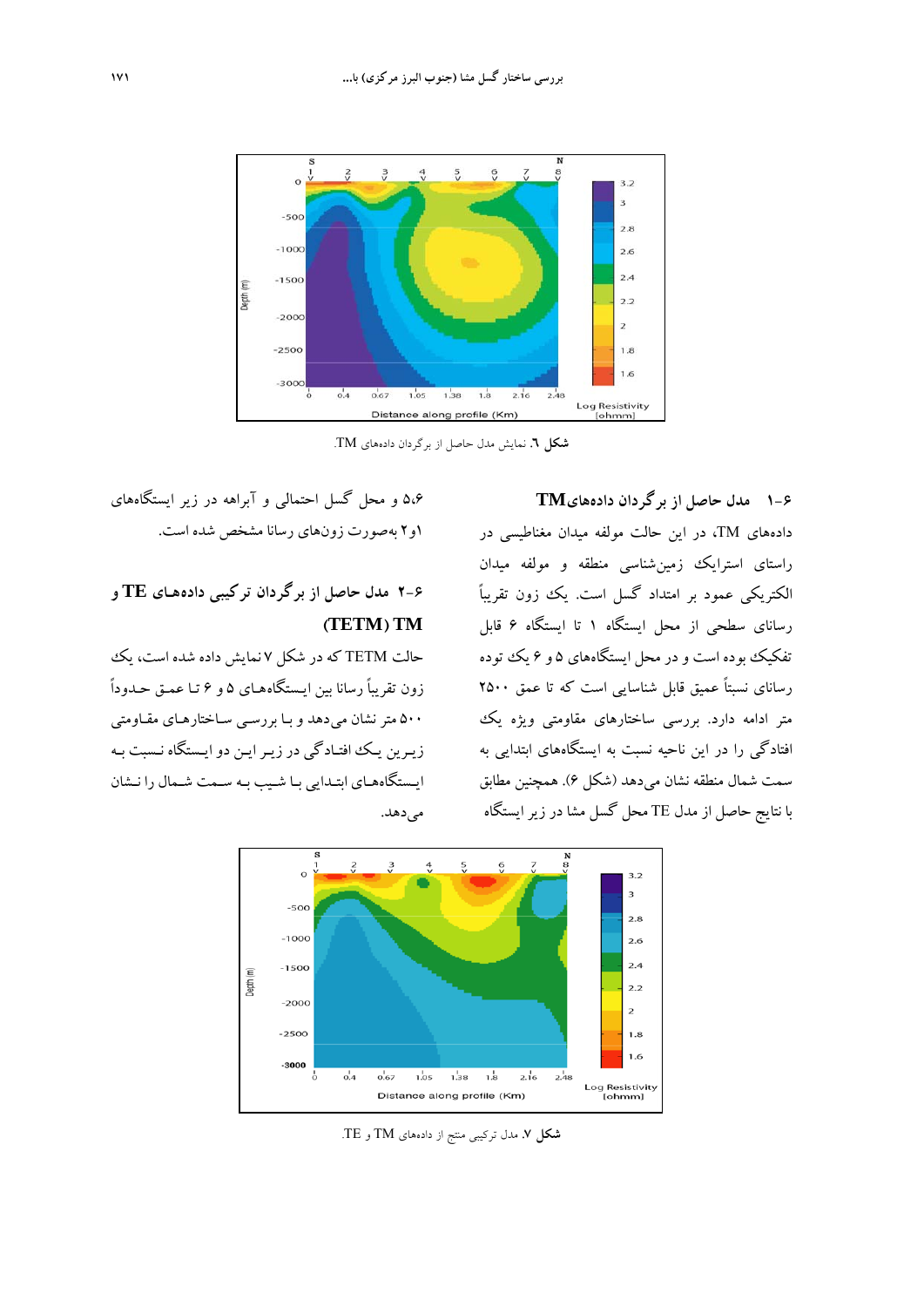**3-6 مدل حاصل از برگردان دادههاي دترمينان**  حالت Det يك زون رسانا را بين ايستگاههاي ۵ و ۶ نـشان ميدهد كه با استفاده از بررس ي اختلاف عمق ساختار هـاي با مقاومت يكسان شـيب گـسل را بـه سـمت شـمال منطقـه نشان مـيدهـد و تـا عمـق حـدوداً 2000 متـر داراي شـيب تقريباً قائم و از ا ين عمق به بعد از شيب گسل كاسـته شـده

و بــه حــدود 75 درجــه مــيرســد. چــون ســازند واقــع در جنـوب گـسل (سـازند كـرج) جـوانتـراز سـازندهاي شمالي گسل (سـازندهاي مربـوط بـه دوران پالئوزوئ يـك) اســـــت وازآنجاكـــــه در ديـــــواره شـــــمالي يـــــك افتـادگي ديـده مـيشـود، مـيتـوان نـوع گـسل را نرمـال حدس زد (شكل 8).



**شكل .8** نمايشي از دادههاي دترمينان و مدل حاصل از برگردان دوبعدي اين دادهها.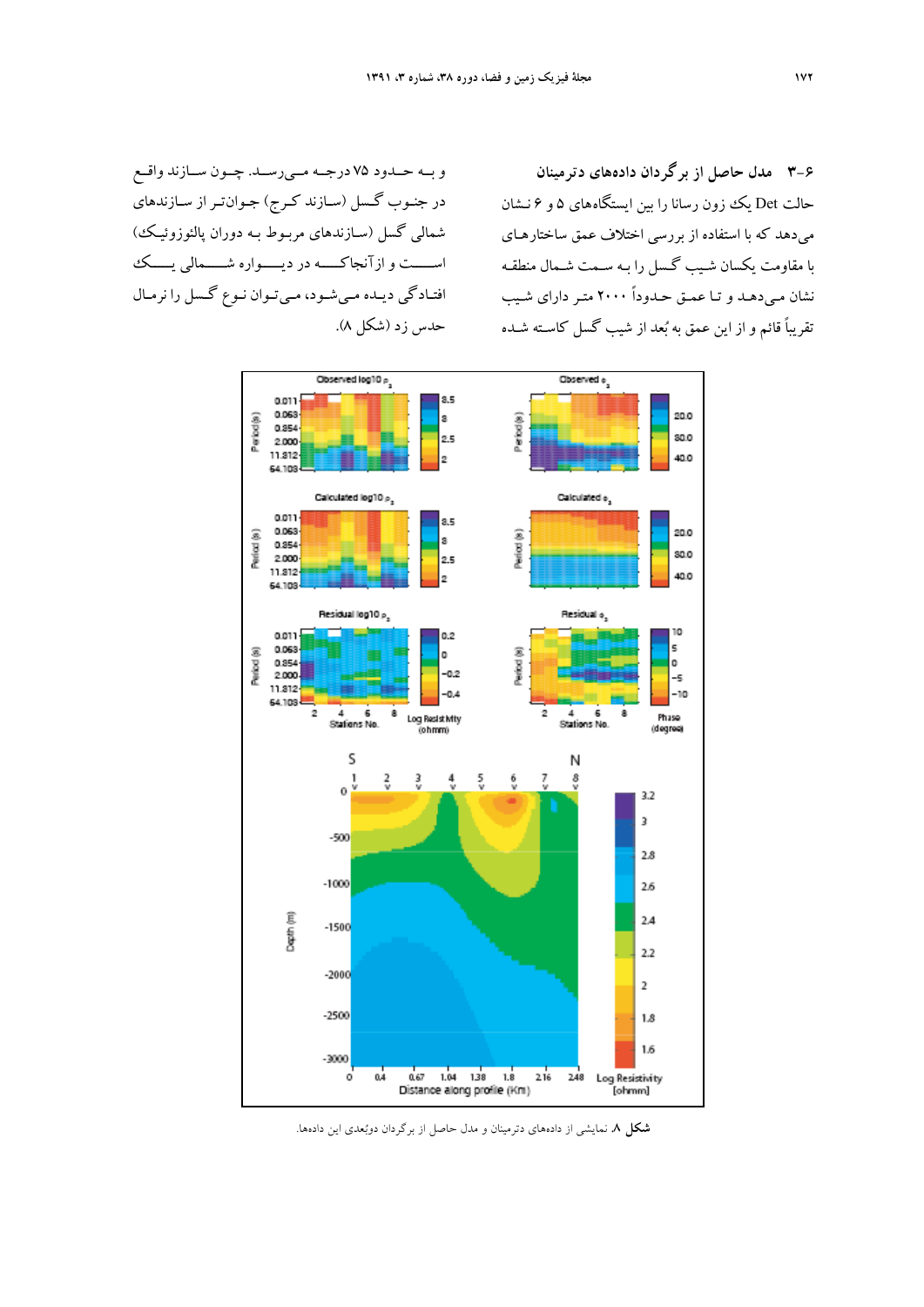**7 بحث و نتيجهگيري**  نكته عمومي كه در همة مدلها ملاحظه ميشود، شناسـايي حــريم گــسترش ســازند كــرج اســت. تــاكنون در بــين زمينشناسان اتفاق نظري مبني بر خـروج و انباشـت حجـم عظيمي از توفهاي سبز كرج بهصـورت مـواد آذرآواري بهدست نيامده و از سويي ميزان گسترش عمقي اين سـازند مبهم و همچنين محل خـروج آن در هالـه اي از ابهـام قـرار دارد. همانطور كه در نقشه زمين شناسـي شـكل1ب ديـده ميشود، ايستگاه چهارم بهطـور كامـل و لبـه ايـستگاه هـاي سوم و پنجم بهصورت حاشـيه اي روي ايـن سـازند مـستقر شدهاند. با توجه به بررسي مگنتوتلوريك بـهنظـر مـيرسـد كه اين سازند در محدوده مقاومت ويژه 150 تـا 250 اهـم متر قرار دارد و از اعماق بيش از 2500 متـرريـشه گرفتـه است. شيب و امتداد عمقي خروج آن با توجه به مدل هـاي به دست آمـده منطبـق بـا شـيب گـسل مـشا در نظـر گرفتـه ميشود و به نظر مي رسد كه از بخـشهـاي عميـقتـري در قـسمتهـاي شـمالي و در جهـت شكـستگيهـاي بـزرگ منطقه به سمت سطح فرار كرده و يا ته نشين شده است.

بـا توجـه بـه پيـشينه زمـينشناسـي منطقـه، مـشاهدات زمين شناسي و تفسير داده هاي ژئوفيزيكي اينگونه بـه نظـر ميرسد كه اين بخش از گسل مشا و محـل قرارگيـري آن در بخــش نمــايش داده شــده روي نقــشه بــا نتــايج تفــسير دادههـاي ژئـوفيزيكي مطابقـت دارد. زيـرا آشـفتگيهـاي ناشي از زون هاي رسانا بهطور مشخص در بين ايستگاه هاي 5 و6 نمايان شدهاند. زون خُرد شده ناشي از فعاليت گـسل مشا و همچنين فعاليت گسل فرعي و آبراهه گسلي در زيـر ايــستگاههــاي 5 و6 واحتمــالاً ايــستگاههــاي 1و2 تــا 3 بهصورت نـواحي بـا مقاومـت كـم و بـهصـورت زونهـاي رسانا نمايش داده شده است.

از رونـد تغييـرات تـدريجي ايـن زون رسـانا، درحكـم زون خُرد شده ناشي از فعاليت گسل، مشخص ميشود كه از خمش صفحه گسل با شيب زياد بين 75 تـا80 درجـه از

اعماق در رسيدن به سطح كاسته شـده و تقريبـاً بـه حالـت قائم نزديك شـده اسـت . از سـوي ديگـر همـانگونـه كـه انتظار داريم در بخش هاي سطحي بهدليل شكنندگي پوسته زمين وايجاد مدلهاي ساختاري مربوط به افزايش فعاليـت گـسلهـا در سـطح، عوارضـي از آشـفتگيهـاي ناشـي از شكستگيهاي متعدد و بزرگ نمايان است.

با توجه به مدل هاي بهدست آمـده و بررسـ ي حركـات زيرسطحي و با استناد به تغيير مكان زون هاي مقاوم و رسانا نسبت بـه شـ يب گـسل، عملكـرد نرمـال گـسل مـشا بـرا ي بخش هاي كمعمـق بـديهي اسـت و بـهنظـرمـيرسـد كـه سازوكار آن فقط در بخش هاي سطحي و نزديك به سطح كــه نــشاندهنــده فعاليــتهــاي جديــد آن در مقيــاس زمين شناسياند ، نرمال و كششي است. در مـورد عملكـرد پيشين گسل، با توجه به توالي حوادث زمينساختي فعاليت معكــوس را گــزارش مــيدهــد. ولــي در مــورد حركــات امتــدادلغز گــسل كــه اكنــون رونــد حــاكم بــرتحــولات ساختاري البرز مركزي است، نمي توان نظر داد.

لازم است بـراي قطعيـت بخـشيدن بـه نتـايج كنـوني و همچنين برآورد مستندتر از حركـات جـوان و جديـد ايـن گسل كـه بـا لغـزش هـاي امتـدادي غالـبتـري نـسبت بـه حركات شيبلغز ممكن است همراه باشـد، برداشـت هـاي مگنتوتلوريـك در امتـداد حـداقل دونـيمرخ بـه مـوازات نيم رخهاي فعلي وعمود بر گسل طراحي وبرداشت شود.

**منابع** 

اميديان، ص، ،1386 تعيين جايگاه تكتونيكي آتشفشان دماوند براساس شواهد ژئوشيميايي و ساختاري، پاياننامه كارشناسي ارشد، دانشكده زمينشناسي، دانشگاه تهران.

اميديان، ص،. قريب، ف،. حسنزاده، ج. و الياسي، م،. ،1387 بارزسازي گسلهاي نرمال در اطراف آتشفشان دماوند با بهرهگيري از ابزارهاي دورسنجي و مدل